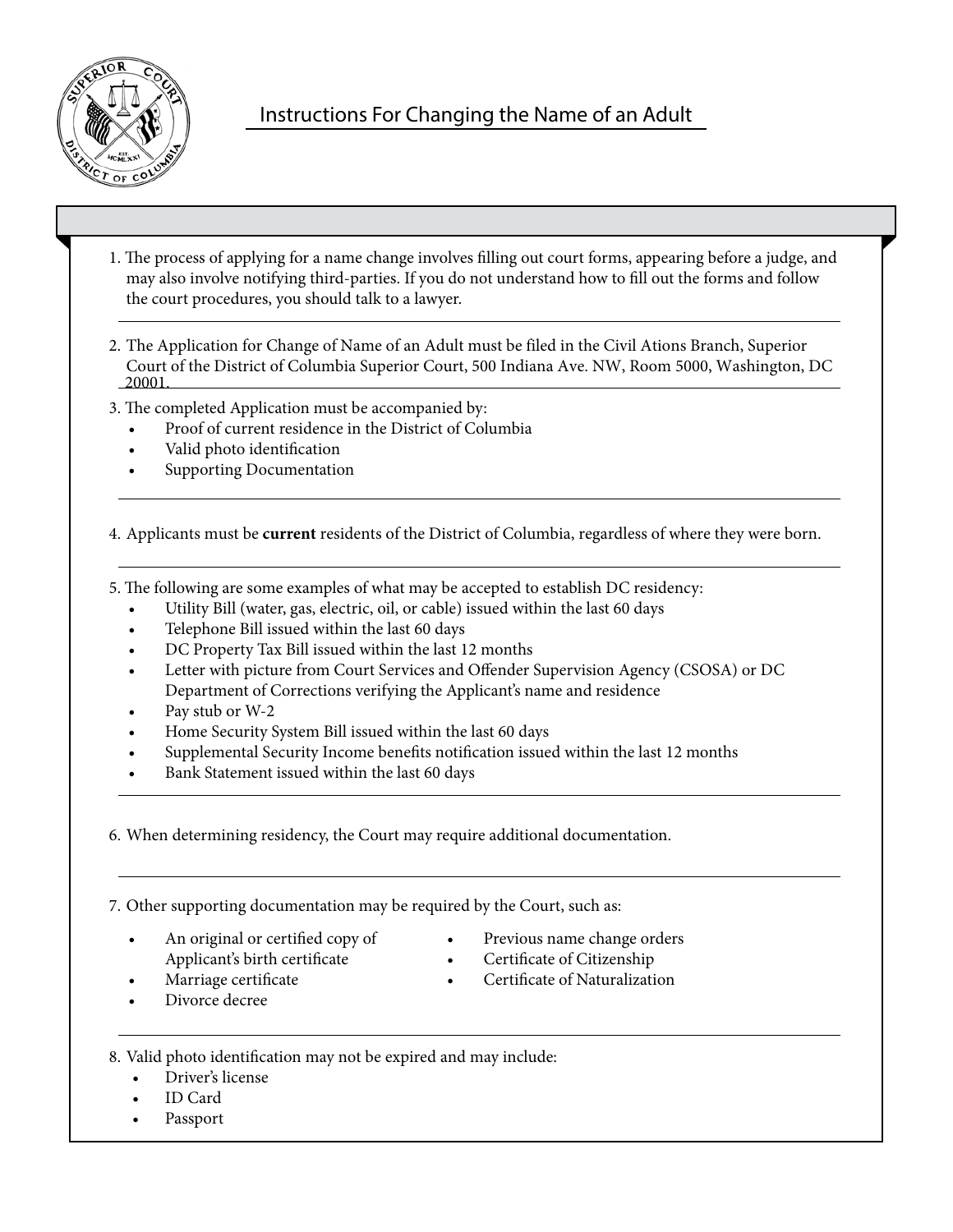## Continued

- 9. Certified translations must be submitted for all foreign language documents. The translator must certify that s/he is competent to translate and that the translation is accurate.
	- The certification format should include the translator's name, signature, address, and date of certification.
	- A suggested format is:

Certification by Translator

I [typed name], certify that I am fluent (conversant) in the English and [enter appropriate language] languages, and that the above/attached document is an accurate translation of the document attached entitled [enter title of document].

**Signature** 

• Phone Number

• Email

• Typed Name • Address

• Date

10. Court staff will make copies of all documents submitted for the Court record and will return all originals or certified copies to the Applicant.

11. The cost of filing an Application for Change of Name of an Adult is \$60.00.

12. The Applicant must provide the reason(s) for a change of name.

13. The Applicant will be provided with an Order and Notice of Final Hearing date and time.

14. Within ten (10) days of filing the Application, the Applicant must serve personally, or by registered/certified mail (return receipt requested), a copy of the Application and the Order and Notice of Final Hearing on their creditors and on each interested party as designated by the Court.

15. Examples of creditors include:

| • Mortgage Companies     | • Loan Companies                  |
|--------------------------|-----------------------------------|
| • Landlords              | • Credit Card Companies           |
| • Student Loan Companies | (even if there is a zero balance) |
| • Finance Companies      | • Utility Companies               |
|                          |                                   |

16. Before the Final Hearing, the Applicant must file an Affidavit/Declaration of Service for each interested party and creditor (including any return receipts).

17. Even if the Applicant's credit card company has issued a credit card in the Applicant's requested name, the Applicant still must notify this creditor of the requested name change by registered/certified mail (return receipt requested) and must file an Affidavit/Declaration of Service prior to the Final Hearing.

18. If the Applicant has been convicted of a felony, or is on probation, parole, or supervisory release in any jurisdiction, including the District of Columbia, the Applicant must serve the appropriate law enforcement agencies or officials either personally or by registered/certified mail (return receipt requested). An Affidavit/Declaration of service must be filed before the Final Hearing.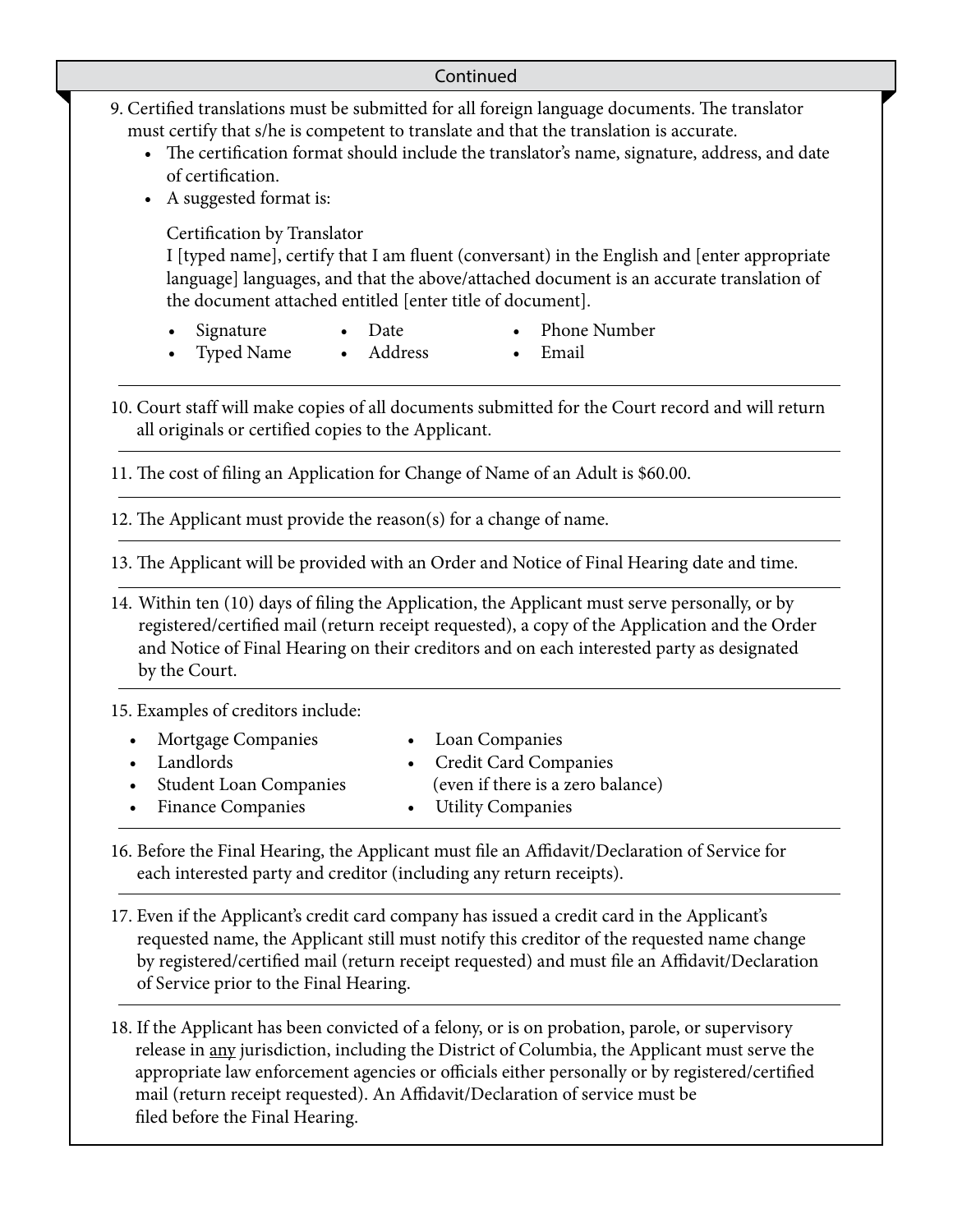## Continued

- 19. If the Applicant is currently incarcerated, but was a resident of the District of Columbia immediately prior to incarceration a name change application may be processed remotely. Residency prior to incarceration must be established through supporting documentation. Examples of supporting documentation are: a letter from the Applicant's current case worker explaining their residency status prior to incarceration, or copies of documents from their criminal case showing the Applicant's address prior to incarceration. Applications should be mailed to the Civil Actions Branch, Superior Court of the District of Columbia Superior Court, 500 Indiana Ave. NW, Room 5000, Washington, DC 20001. Additional information or notifications may be required by the Court. The Final Hearing will be conducted by video or telephone conference, and coordinated with the appropriate facility.
- 20. If the Applicant has an ongoing bankruptcy case, or has been the subject of a bankruptcy, receivership, or insolvency proceeding, the Applicant must notify the appropriate bankruptcy court personally or by registered/certified mail (return receipt requested). An Affidavit/ Declaration of Service must be filed prior to the Final Hearing. When filing the Application for Change of Name of an Adult, the Applicant must file a copy of the Discharge Order, if one exists.
- 21. If the Applicant fails to notify an interested party or appear for the Final Hearing, the Application for Change of Name of an Adult may be denied/dismissed without prejudice.
- 22. If any person desires to oppose the Application for Change of Name of an Adult, that person or their attorney must be present at the Final Hearing or must file a written detailed objection in Judge-In-Chambers at least five (5) business days in advance of the Final Hearing. If a written objection is filed, it also must be served on the Applicant or Applicant's counsel.
- 23. The approval of the Application for Change of Name of an Adult requires a Final Hearing which will be held before the Judge-In-Chambers.
- 24. If an Application for Change of Name of an Adult is granted, the applicant will be provided at least five (5)certified copies of the Order for Name Change of an Adult. Requests for additional copies as appropriate may be made at the Final Hearing.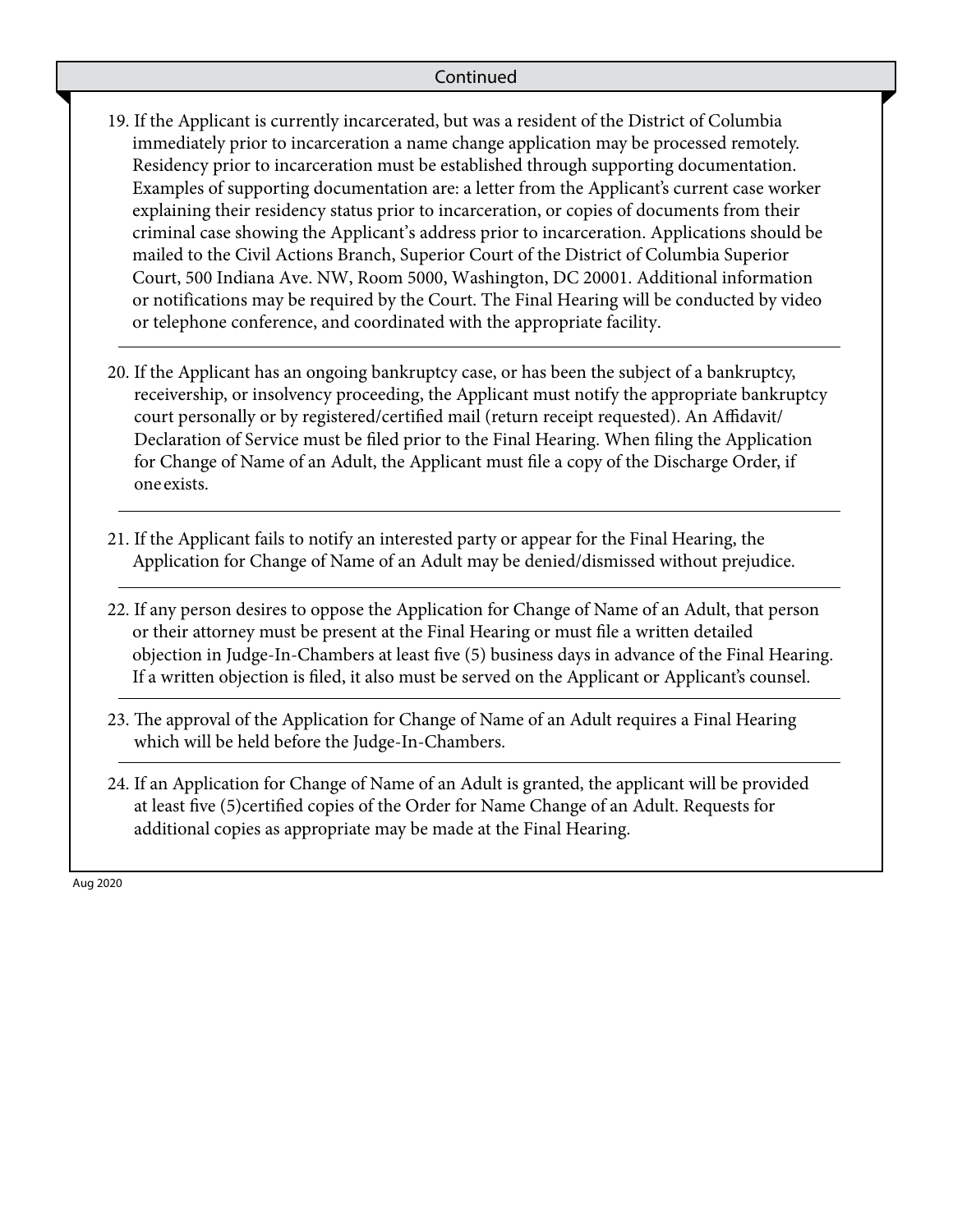

Location: 500 Indiana Avenue, NW Room 5000 5th Floor Washington, DC 20001

| <b>PLEASE PRINT</b>                                                                                                                                                                                                                                            |        | Application for Change of Name of an Adult                                |      |  |
|----------------------------------------------------------------------------------------------------------------------------------------------------------------------------------------------------------------------------------------------------------------|--------|---------------------------------------------------------------------------|------|--|
| Applicant's Current Full Legal Name                                                                                                                                                                                                                            |        |                                                                           |      |  |
|                                                                                                                                                                                                                                                                |        | Middle                                                                    |      |  |
| First<br><b>Permanent Address</b>                                                                                                                                                                                                                              |        |                                                                           | Last |  |
| City, State, Zip Code                                                                                                                                                                                                                                          |        |                                                                           |      |  |
| <b>Telephone Number</b>                                                                                                                                                                                                                                        |        |                                                                           |      |  |
| <b>Applicant's Current Name Being Used</b>                                                                                                                                                                                                                     |        | $\Box$ Same as above or:                                                  |      |  |
|                                                                                                                                                                                                                                                                |        |                                                                           |      |  |
|                                                                                                                                                                                                                                                                |        | Pursuant to Superior Court Civil Rule 205 and DC Code §§ 16-2501, 16-2503 |      |  |
| I, Applicant, respectfully represent to the Court:                                                                                                                                                                                                             |        |                                                                           |      |  |
| 1. I am an adult born on the                                                                                                                                                                                                                                   | day of | $\frac{1}{1}$ Month                                                       | Year |  |
| $\mathsf{in}$                                                                                                                                                                                                                                                  | Day    |                                                                           |      |  |
|                                                                                                                                                                                                                                                                |        | <b>Place of Birth</b>                                                     |      |  |
| 2. I presently reside at $\Box$ Same as above or:<br>Address Line 1<br>Address Line 2                                                                                                                                                                          |        |                                                                           |      |  |
| 3. I am seeking a change of name                                                                                                                                                                                                                               |        |                                                                           |      |  |
| to: which is a series of the series of the series of the series of the series of the series of the series of the series of the series of the series of the series of the series of the series of the series of the series of t<br>for the following reason(s): |        |                                                                           |      |  |
|                                                                                                                                                                                                                                                                |        |                                                                           |      |  |
|                                                                                                                                                                                                                                                                |        |                                                                           |      |  |
|                                                                                                                                                                                                                                                                |        |                                                                           |      |  |
| 4. Social Security Number:                                                                                                                                                                                                                                     |        |                                                                           |      |  |
| 5. Occupation:                                                                                                                                                                                                                                                 |        |                                                                           |      |  |
|                                                                                                                                                                                                                                                                |        |                                                                           |      |  |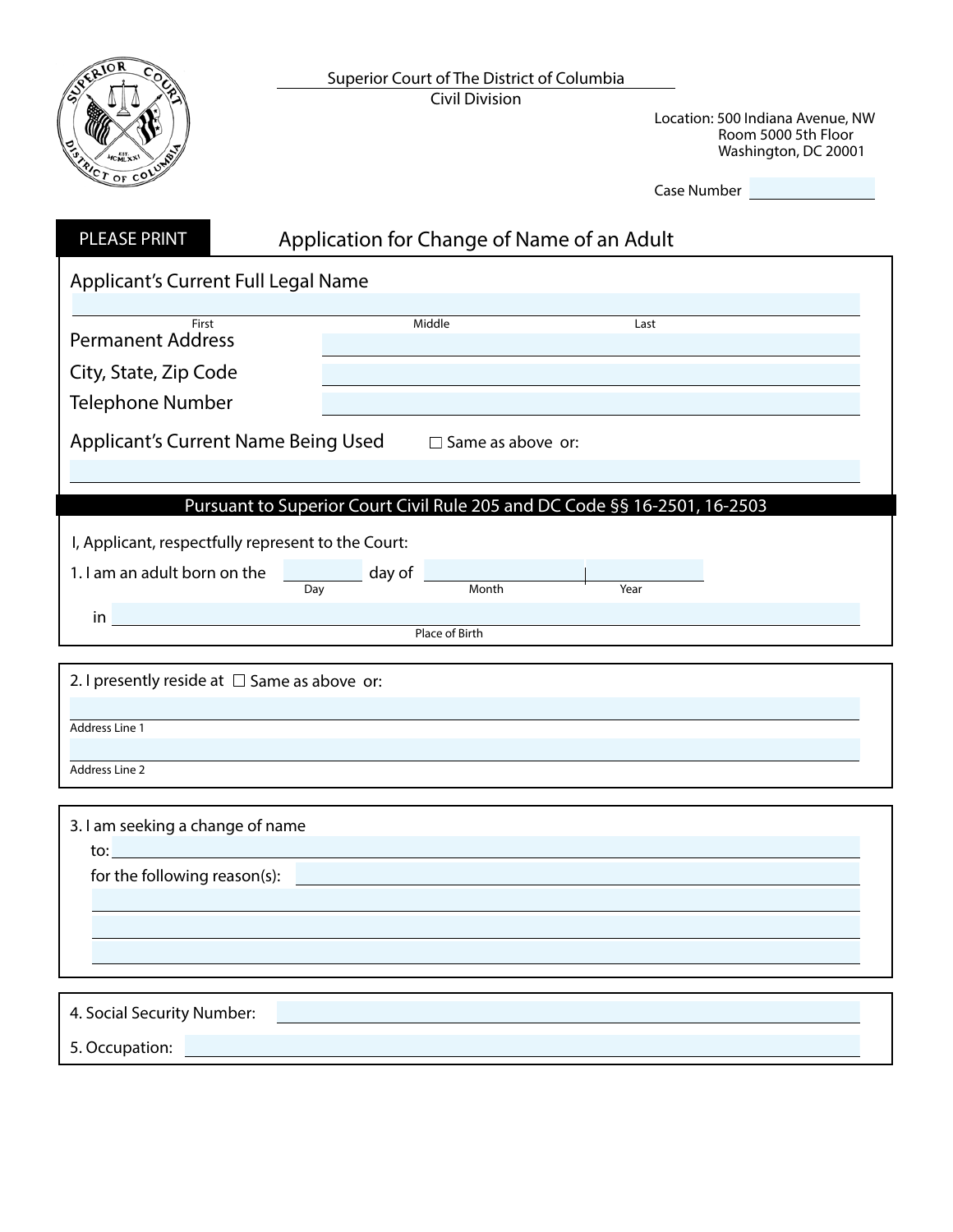#### If you require additional space, please attach separate sheets of paper.

6. Father's full name:

(As it appears on Applicant's Birth Certificate)

Mother's full name:

(As it appears on Applicant's Birth Certificate)

Other Parent's full name:

(As it appears on Applicant's Birth Certificate)

7. Has your name previously been changed?  $\Box$  YES  $\Box$  NO (If yes, give all previous name(s), all name changes, and the date(s), place(s), and reason(s)).

8. Have you been known by or used a name other than the name you desire to assume?  $\Box$ YES  $\Box$ NO (If yes, give all such name(s), date(s), place(s), and reason(s)).

9. Are there any Child Support Orders, in any jurisdiction, that may be affected by the requested change of name?  $\Box$  YES  $\Box$  NO Case Number(s):

State(s):

10. Are you involved in any ongoing case(s)  $\Box$  YES  $\Box$  NO (If yes, give case number(s), case caption(s), state(s), name(s) of court(s), and circumstances).

11. Is there any open or closed court case involving a decedent's estate, probate matter, guardianship, conservatorship, trust, heirship, fiduciary power, patent, trademark, copyright, goodwill, privacy, partnership, corporation or other person, entity or proceeding that may be affected by the requested change of name?  $\Box$  YES  $\Box$ NO (If yes, give case number(s), names of person(s) or business(es) involved, states(s), name of court(s), and circumstances).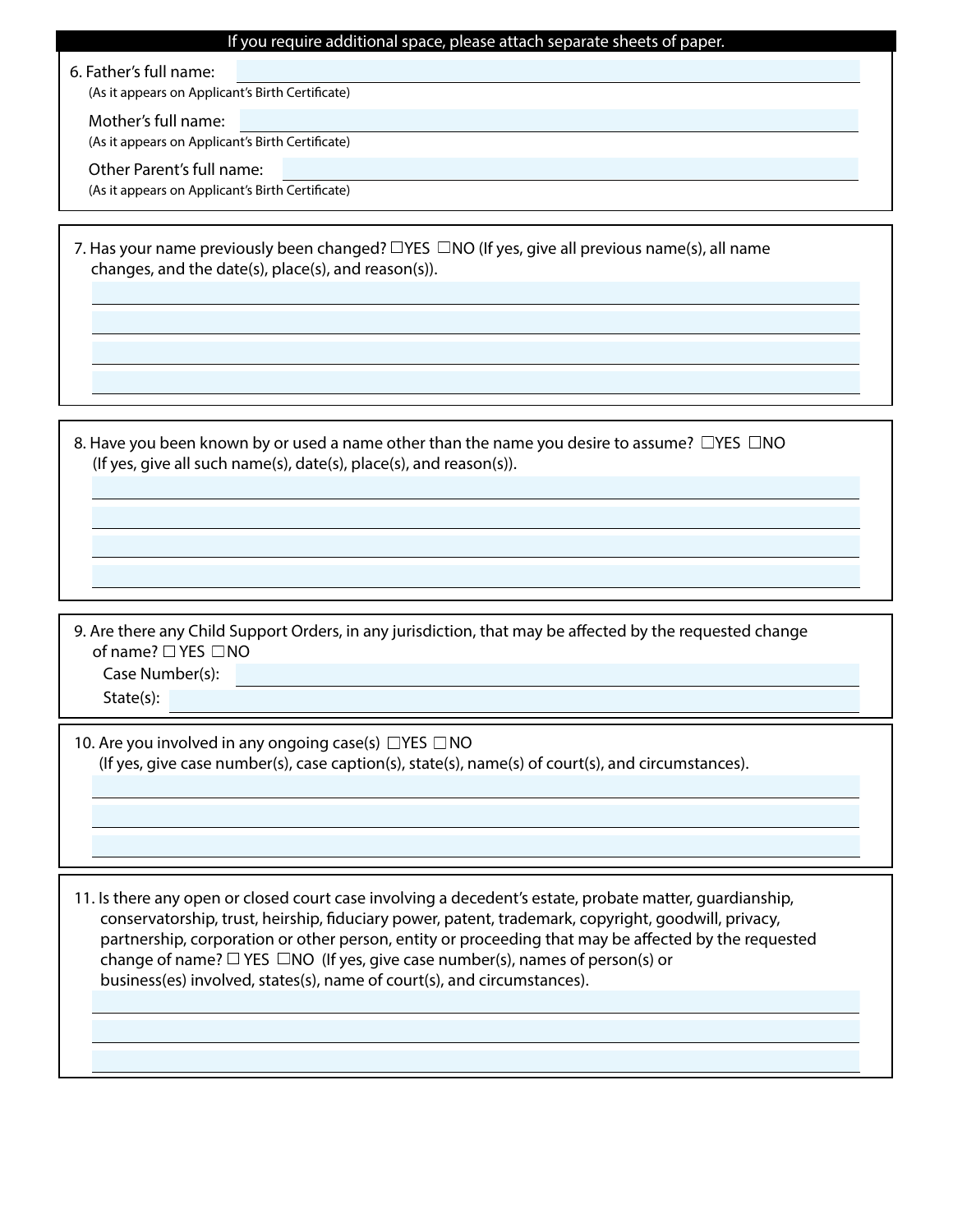#### If you require additional space, please attach separate sheets of paper.

12. Is there any open or closed administrative or public agency proceeding that may be affected by the proposed change of name?  $\Box$  YES  $\Box$  NO (If yes, give case number(s), name of agency(ies), and circumstance(s)).

13. Have you ever been the subject of a bankruptcy, receivership, or insolvency proceeding?  $\Box$  YES  $\square$ NO (If yes, give case number(s), state(s), name of court(s), and circumstances).

14. Have you ever been convicted of a felony in any jurisdiction?  $\Box$  YES  $\Box$  NO (If yes, give case number(s), state(s), name of court(s) and circumstances).

15. Are you on probation, parole, or supervised release in any jurisdiction?  $\Box$  YES  $\Box$  NO (If yes, give specifics including the supervising agency, name, telephone number, and address for person to whom you report).

16. Are you currently registered or required to register as a sex offender in any jurisdiction?  $\Box$  YES  $\Box$  NO (If yes, give specifics including the state(s), name(s), and address(es) for the agency(ies) maintaining the registry(ies)).

17. Are you currently registered or required to register as a gun offender in any jurisdiction? $\Box$  YES  $\square$ NO (If yes, give specifics including the state(s), name(s), and address(es) for the agency(ies) maintaining the registry(ies)).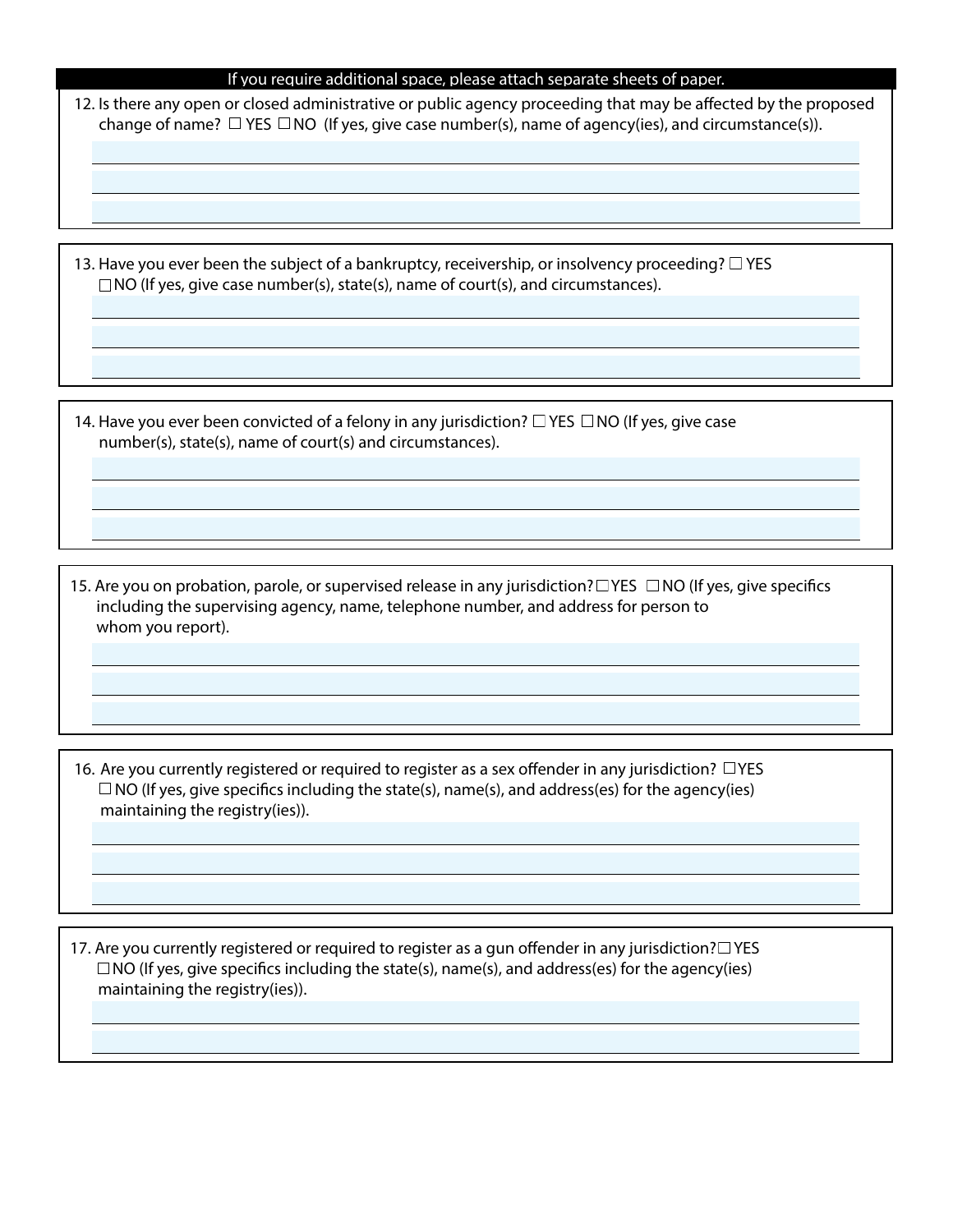| If you require additional space, please attach separate sheets of paper. |  |  |
|--------------------------------------------------------------------------|--|--|
|                                                                          |  |  |
|                                                                          |  |  |
|                                                                          |  |  |

18. Has a Judgment or Decree ever been entered against you in any jurisdiction?  $\Box$  YES  $\Box$  NO If yes, has the Judgment or Decree been paid or satisfied?)  $\Box$  YES  $\Box$  NO (Give the case, number(s) date(s), state(s), and circumstances).

19. List name(s) and address(es) of any creditor(s), including mortgage(s), loan(s) and credit card companies, even if there is a zero balance:

THE APPLICANT HEREBY CERTIFIES THAT (1) THIS APPLICATION HAS NOT BEEN FILED FOR ANY FRAUDULENT OR UNDISCLOSED PURPOSE AND (2) THE GRANTING OF THE APPLICATION WILL NOT INFRINGE UPON THE RIGHTS OF OTHERS RELATING TO ANY PARTNERSHIP, CORPORATION, PATENT, TRADEMARK, COPYRIGHT, GOODWILL, PRIVACY OR OTHERWISE.

| I, the Applicant, declare under penalty of perjury under the law of the District of Columbia that<br>the foregoing is true and correct.                                                                                        |  |  |  |  |  |
|--------------------------------------------------------------------------------------------------------------------------------------------------------------------------------------------------------------------------------|--|--|--|--|--|
| Executed on this the day of the control of the control of the control of the control of the control of the control of the control of the control of the control of the control of the control of the control of the control of |  |  |  |  |  |
| Signature of Applicant: New York State of Applicant State of Applicant State of Applicant State of Applicant State of Applicant State of Applicant State of Applicant State of Applicant State of Applicant State of Applicant |  |  |  |  |  |
| 0R                                                                                                                                                                                                                             |  |  |  |  |  |
| Sworn to and subscribed before me on this day of day of                                                                                                                                                                        |  |  |  |  |  |
|                                                                                                                                                                                                                                |  |  |  |  |  |
| Signature of Notary Public                                                                                                                                                                                                     |  |  |  |  |  |
| <b>Commission Expires</b>                                                                                                                                                                                                      |  |  |  |  |  |
| Deputy Clerk Signature                                                                                                                                                                                                         |  |  |  |  |  |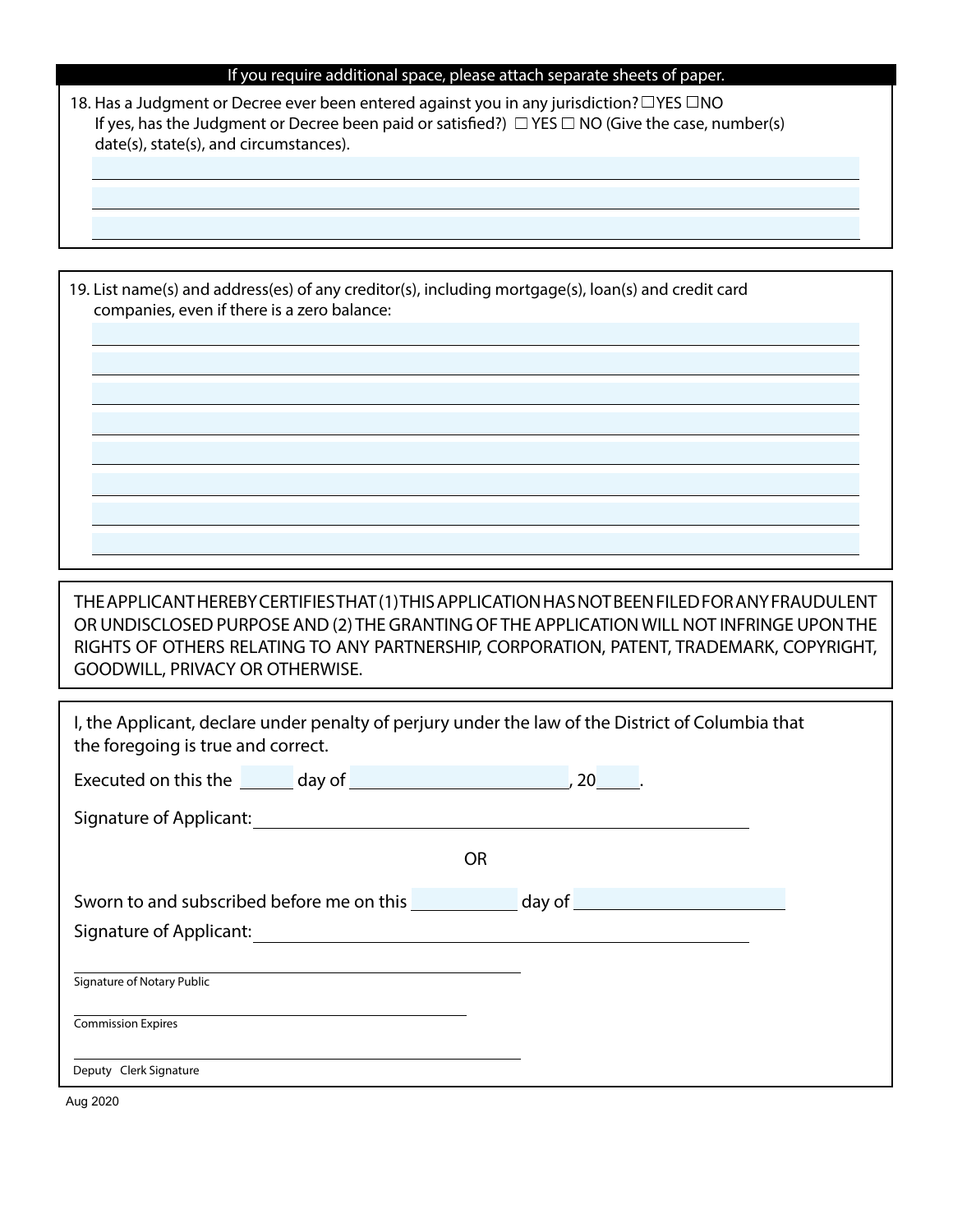

Location: 500 Indiana Avenue, NW Room 5000 5th Floor Washington, DC 20001

Case Number

| Order and Notice of Final Hearing |
|-----------------------------------|
|-----------------------------------|

# Pursuant to Civil Rule 205 and DC Code §§ 16-2501, 16-2503

Upon consideration of the Application for Change of Name of an Adult, filed by on **contract the contract of the contract of the contract of the contract of the contract of the contract of the contract of the contract of the contract of the contract of the contract of the contract of the contract of t** 

an order changing Applicant's name to

it is by the Court this \_\_\_\_\_ day of \_\_\_\_\_\_\_\_\_\_\_\_\_\_\_\_\_\_\_\_\_\_\_, 20\_\_\_\_, hereby

ORDERED, that the Final Hearing on this Application for Change of Name of an Adult will be held in Judge-in-Chambers, Superior Court of the District of Columbia, 500 Indiana Ave. NW, Room 4103, Washington, DC 20001, on the day of  $\frac{1}{20}$ , 20 , at  $\frac{1}{20}$  am/pm.

If any person desires to oppose this Application, that person or their attorney must be present at the Final Hearing, or file written detailed objection five (5) days in advance of the hearing with Judge-in Chambers and serve a copy on the Applicant or Applicant's counsel; and it is further

ORDERED, that within ten (10) days of filing, Applicant must serve the Application for Change of Name of an Adult and this Order and Notice of Final Hearing personally or by registered/certified mail (return receipt requested) on:

# Check all that apply

 $\Box$  Applicant's creditors

 $\square$  D.C. Metropolitan Police Department

 $\Box$  D.C. Department of Corrections

 $\Box$  Court Services and Offender Supervision Agency

 $\Box$  Applicant's current probation, parole, or supervisory release officer

 $\square$  Appropriate law enforcement agencies or officials in

 $\square$  Bankruptcy court

 $\square$  Other:  $\square$ 

Judge's Signature

Judge's Name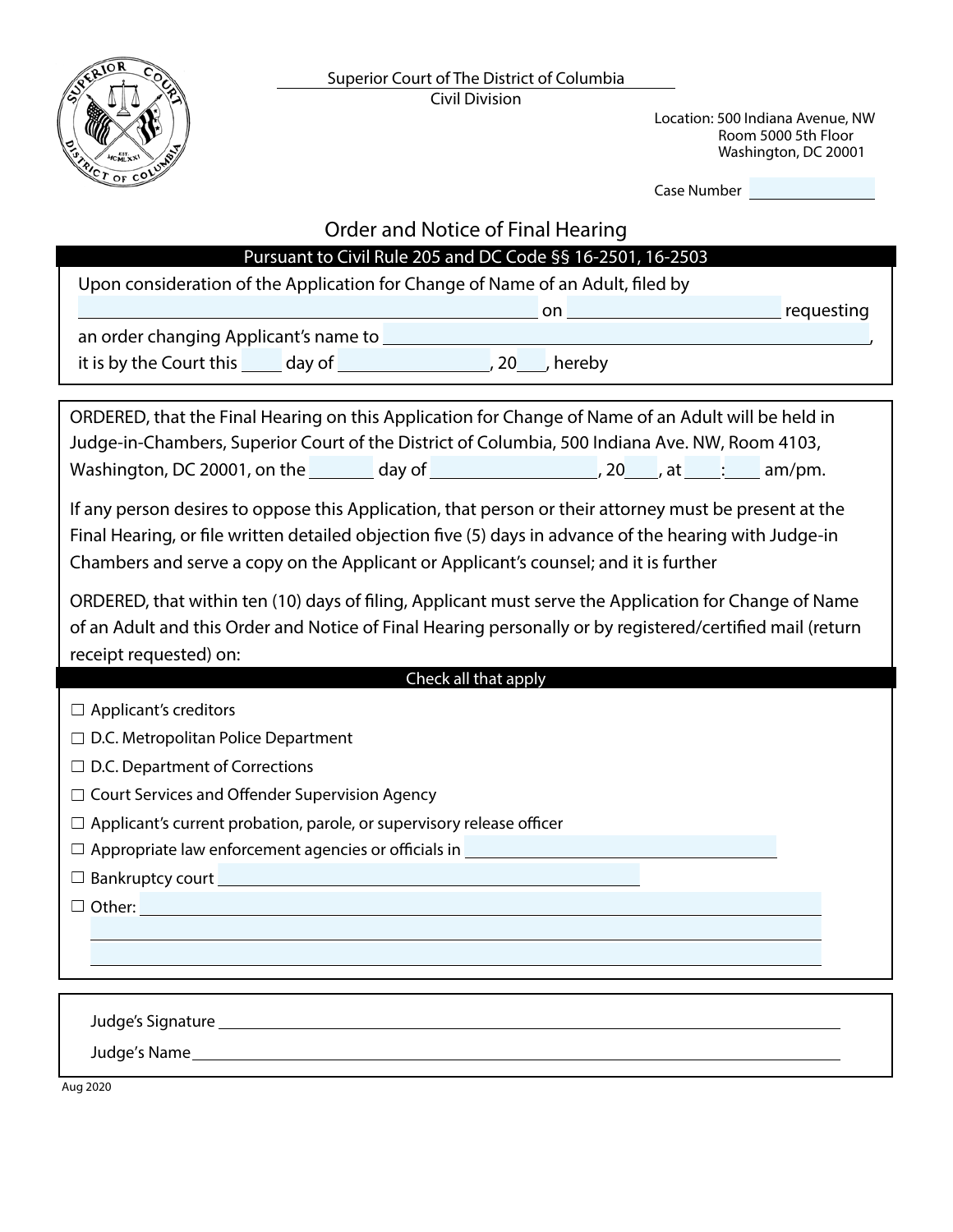

Location: 500 Indiana Avenue, NW Room 5000 5th Floor Washington, DC 20001

| Case Number |  |
|-------------|--|
|-------------|--|

# Upon consideration of the Application for Change of Name of an Adult, and the entire record herein, it is by the Court this day of 20 , hereby Order For Change of Name Pursuant to Civil Rule 205 and DC Code §§ 16-2501, 16-2503 Judge's Signature Judge's Name ORDERED, that the Application for Change of Name of an Adult is  $\Box$  D.C. Metropolitan Police Department The clerk shall send copies of this order to: Shall be known as ORDERED, that  $\frac{1}{\text{First}}$  $\square$  DENIED; and it is further  $\Box$  GRANTED; and it is further  $\Box$  D.C. Department of Corrections First Last First **Example 2018** Class Middle **Contract Class Class Class Class Class Class Class Class Class Class Class Class Class Class Class Class Class Class Class Class Class Class Class Class Class Class Class Class Class Clas**  $\Box$  Court Services and Offender Supervision Agency  $\Box$  Other:  $\Box$  Other: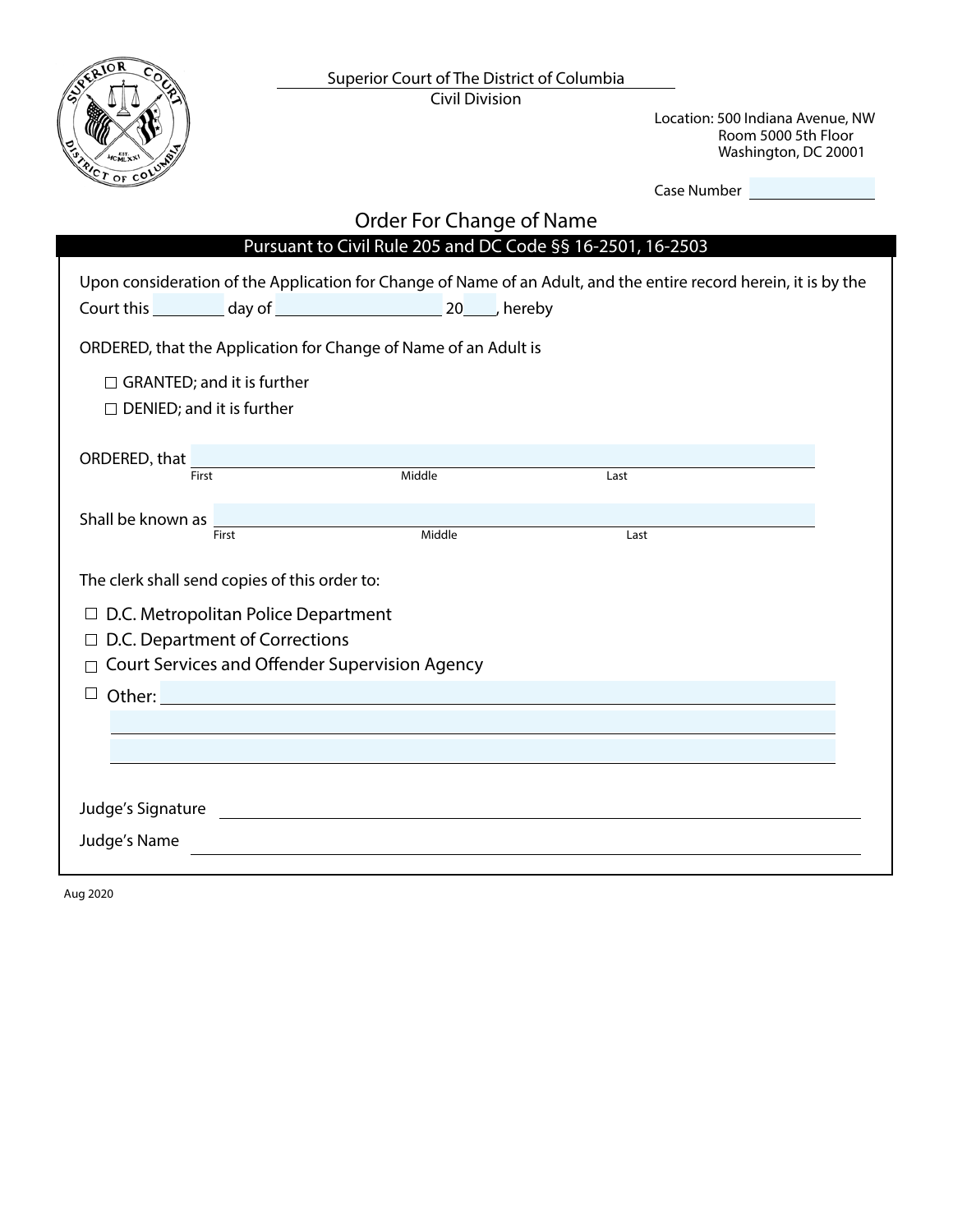

Location: 500 Indiana Avenue, NW Room 5000 5th Floor Washington, DC 20001

| <b>PLEASE PRINT</b>                                                 | Affidavit / Declaration of Service by Mail |        |      |
|---------------------------------------------------------------------|--------------------------------------------|--------|------|
|                                                                     | (For Change of Name of an Adult Cases)     |        |      |
| <b>Applicant's Current Full</b><br>Legal Name<br><b>Case Number</b> | First                                      | Middle | Last |
|                                                                     |                                            |        |      |

I, Applicant applicant's continuous contract applicant applicant's

counsel, being duly sworn, state that my address is  $\overline{\phantom{a}}$ 

I further swear that I served the Order and Notice of Final Hearing and the Application for Change of Name of an Adult on the person(s) named below by placing in an official depository of the United States Postal Service a copy of the Notice of Final Hearing and the Application to Change Name in an envelope, postage prepaid by  $\Box$  certified or  $\Box$  registered mail. I further swear that I have attached the receipts of mailing to the person(s) listed below and that all mailing(s) were made within 10 days of the filing of the Application for Change of Name of an Adult.

| Name(s) of Person(s) Served | Address | Date Mailed |
|-----------------------------|---------|-------------|
|                             |         |             |
|                             |         |             |
|                             |         |             |
|                             |         |             |

| Telephone Number: Name of Telephone Number: |    |  |
|---------------------------------------------|----|--|
|                                             | OR |  |
|                                             |    |  |
| Telephone Number: Vermann Marian            |    |  |

| I declare under penalty of perjury under the law of the District of Columbia that the foregoing is                                                                                                                             |           |
|--------------------------------------------------------------------------------------------------------------------------------------------------------------------------------------------------------------------------------|-----------|
| true and correct. Executed on this the day of day of discussed and correct. Executed on this the                                                                                                                               | <b>20</b> |
|                                                                                                                                                                                                                                |           |
| OR                                                                                                                                                                                                                             |           |
| Subscribed and sworn to before me this day of the case of the control of the control of the control of the control of the control of the control of the control of the control of the control of the control of the control of |           |
| Notary Public_                                                                                                                                                                                                                 |           |